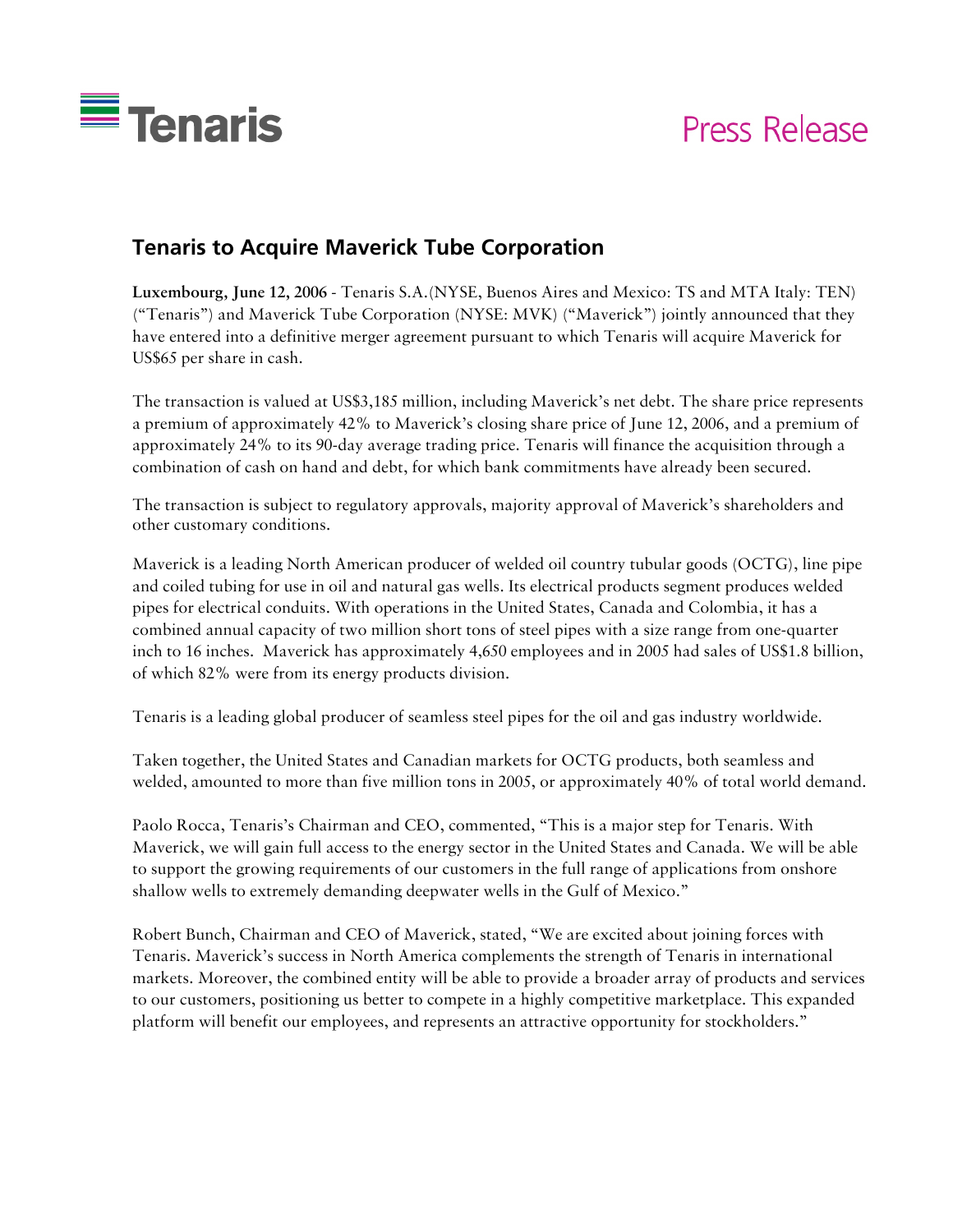Assuming the acquisition is completed, the combined entity would have annual sales of approximately US\$9 billion of which approximately 30% would be in the USA and Canada.

Goldman Sachs & Co. acted as financial advisor to Tenaris, while Morgan Stanley & Co. acted as financial advisor to Maverick.

Tenaris and Maverick will have a conference call to discuss the transaction at 11:00 a.m. ET on Tuesday, June 13, 2006.

| US Dial In            | #800.638.5495  |
|-----------------------|----------------|
| International Dial In | # 617.614.3946 |
| Participant Passcode  | 99239019       |

A replay will be available from 1:00 p.m. ET on Tuesday, June 13, 2006 through Tuesday, June 27, 2006.

| US Dial In            | #888.286.8010  |
|-----------------------|----------------|
| International Dial In | # 617.801.6888 |
| Passcode              | 70059430       |

*Some of the statements contained in this press release are "forward-looking statements". Forwardlooking statements are based on management's current views and assumptions and involve known and unknown risks that could cause actual results, performance or events to differ materially from those expressed or implied by those statements. These risks include but are not limited to risks about the expected timing, completion and effects of the proposed acquisition and risks arising from uncertainties as to future oil prices and their impact on investment programs by oil companies.* 

*In connection with Maverick's solicitation of proxies with respect to the meeting of its stockholders to be called with respect to the proposed merger, Maverick will file a proxy statement with the Securities and Exchange Commission (the "SEC"). STOCKHOLDERS OF MAVERICK ARE ADVISED TO READ THE PROXY STATEMENT WHEN IT IS FINALIZED AND DISTRIBUTED TO STOCKHOLDERS BECAUSE IT WILL CONTAIN IMPORTANT INFORMATION. Stockholders will be able to obtain a free-of-charge copy of the proxy statement (when available) and other relevant documents filed with the SEC from the SEC's website at http://www.sec.gov. Stockholders will be able to obtain a free-of-charge copy of the proxy statement and other relevant documents (when available) by directing a request to Maverick Tube Corporation, 16401 Swingley Ridge Road, Suite 700, Chesterfield, Missouri 63107, Attention: Joyce M. Schuldt, Telephone: 637-733-1600, or from Maverick's website, www.mavericktube.com.* 

*Maverick and certain of its directors and executive officers may, under the rules of the SEC, be deemed to be "participants" in the solicitiation of proxies from its stockholders in connection with the proposed merger. Information concerning the interests of the persons who may be "participants' in the solicitation*